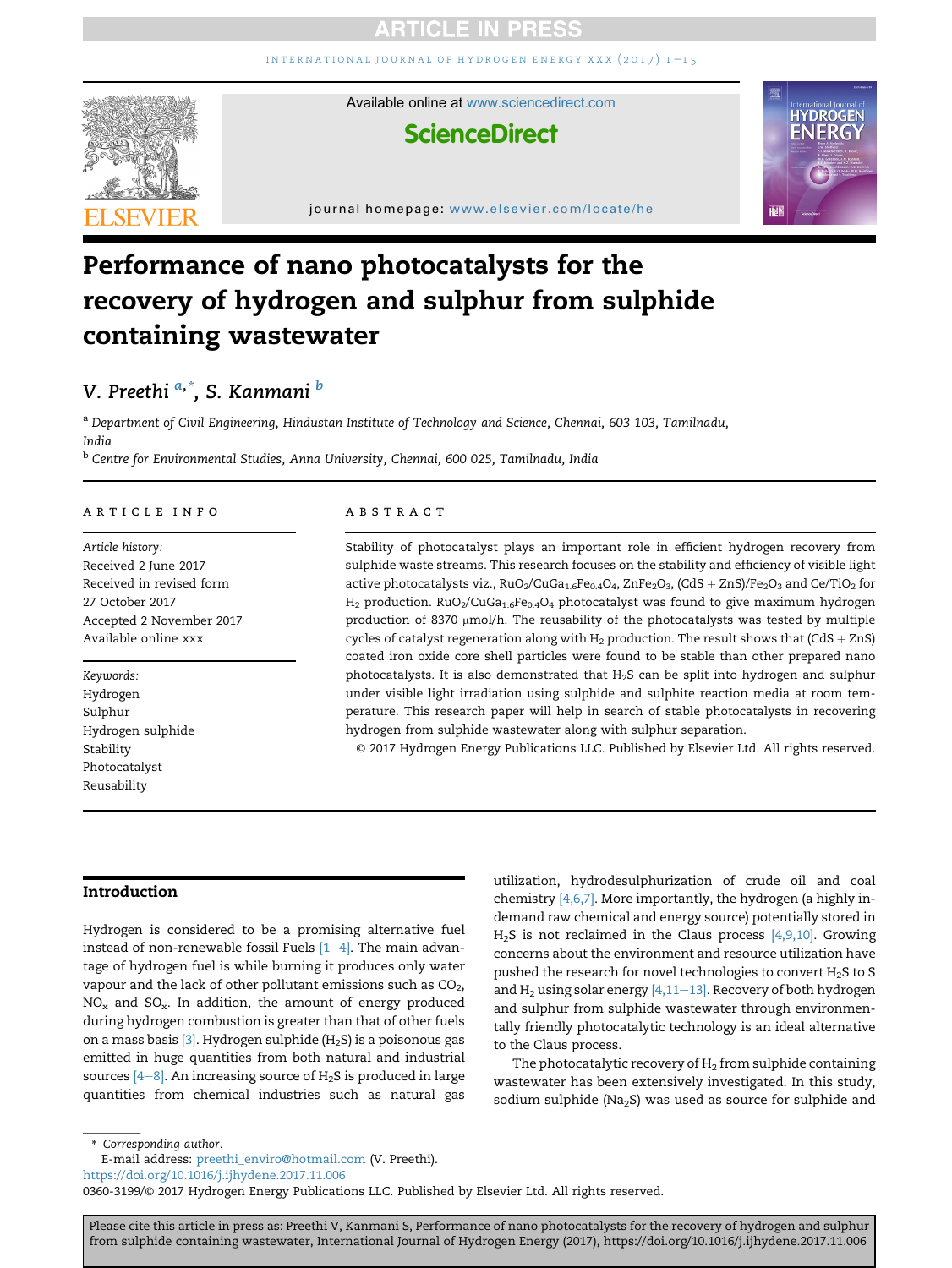sodium sulphite ( $Na<sub>2</sub>SO<sub>3</sub>$ ) as sacrificial agent. Generally, additional sacrificial agents, like sulphite  $(SO_3^{2-})$  or hypophosphite (H $_2$ PO $_2^-$ ) were used along with the sulphide ions to stabilize the catalytic activity. During the photocatalytic reaction the sulphur byproducts like  $S_2O_3^{2-}$ ,  $SO_4^{2-}$ ,  $S_2O_3^{6-}$  are produced in aqueous solution instead of elemental sulphur (S). The solution with the sulphur products is a major source of pollutants from chemical industry. Separating and purifying these dissolved byproducts is more costly and difficult than treating sulphide wastewater by the conventional Claus process  $[13]$ . Hence recovery of  $H_2$  and S from sulphide wastewater using solar energy is the most promising desirable process to solve the environmental problems. Therefore in our study,  $H_2$  and S were separated from sulphide wastewater using photocatalytic process to solve the environmental problems and produce clean energy, H<sub>2</sub>.

Previous studies show that the photocatalytic activity of Pt loaded CdS nanostructures decreased by 20% after four H<sub>2</sub> production runs  $[14]$ . Similarly, the  $H_2$  productivity of the EoePt/TiO<sub>2</sub> photocatalytic system also decreased after multiple runs [\[15\]](#page--1-0). The potential cause for the decline in photocatalytic activity was attributed to the morphological changes and catalyst surface contamination  $[16-18]$  $[16-18]$  $[16-18]$ . Similarly, the objective of this research work is also to compare the stability and reusability of various types of photocatalysts for  $H_2$  production under visible light irradiation i.e.,  $RuO_2/CuGa_{1.6}Fe_{0.4}O_4$ , ZnFe<sub>2</sub>O<sub>3</sub>, (CdS + ZnS)/Fe<sub>2</sub>O<sub>3</sub> and Ce/  $TiO<sub>2</sub>$ . In order to recover hydrogen from sulphide wastewater in large-scale, the photocatalyst should be economical, visibly active and effective in recovering hydrogen. Hence to develop a stable and cheaper photocatalyst for scaling-up, three types of visible active photocatalysts were chosen to analyze the efficiency in recovering hydrogen from sulphide wastewater in lab-scale level. The photocatalysts used in this study were selected in the basis of Spinel type ( $RuO<sub>2</sub>/$  $CuGa<sub>1.6</sub>Fe<sub>0.4</sub>O<sub>4</sub>$ , ZnFe<sub>2</sub>O<sub>3</sub>), magnetically separable photocatalyst - (CdS + ZnS) coated  $Fe<sub>2</sub>O<sub>3</sub>$  core shell particles and commercially available photocatalyst  $-$  Titanium Oxide based (Ce/TiO<sub>2</sub>). The Morphology, crystal structure, band gap, particle size, surface area and  $H_2$  production efficiency were tested for all the above photocatalyst. To evaluate its stability and reusability, after completing the photocatalytic activity, the photocatalyst was regenerated by allowing it to settle down in the photolytic solution and separating the photocatalyst at the bottom and repeated rinsing with distilled water. The aim of this research work is to enhance the photocatalytic  $H_2$  production and to develop highly efficient and stable photocatalysts.

#### Materials and methods

#### Materials

Metal oxides like CuO, Ga<sub>2</sub>O<sub>3</sub>, Fe<sub>2</sub>O<sub>3</sub>, RuO<sub>2</sub>, Zn(NO<sub>3</sub>)<sub>2</sub>.6H<sub>2</sub>O,  $Fe(NO<sub>3</sub>)<sub>3</sub>·9H<sub>2</sub>O$ , NH<sub>4</sub>, Poly vinyl alcohol (PVA), Sucrose, CdCOOH, ZnCOOH, Na<sub>2</sub>S, Ce(NO<sub>3</sub>)<sub>3</sub>, Ethanol and Ti(O-Bu)<sub>4</sub> were received from Merck with purity >99%. Distilled water was used throughout the experiment.

#### Preparation of photocatalysts

The spinel oxide  $RuO<sub>2</sub>$  loaded  $CuGa<sub>1.6</sub>Fe<sub>0.4</sub>O<sub>4</sub>$  was prepared by the conventional ceramic route [\[19\].](#page--1-0) Oxide precursors of appropriate quantities for the spinel photocatalysts CuGa2 $xFe<sub>x</sub>O<sub>4</sub>$  (x = 0.4) was thoroughly grounded in agate mortar until they become homogeneous and the mixture was calcined in static air at 800  $^{\circ}$ C for 15 h and then recalcined at 975 °C for 15 h. After cooling, the samples were collected, ground well and stored.  $RuO<sub>2</sub>$  from  $RuCl<sub>3</sub>.xH<sub>2</sub>O$  was loaded to the extent of 1.0 wt% on the naked catalysts by impregnation technique at 500 $\degree$ C for 2 h duration.

The  $ZnFe<sub>2</sub>O<sub>4</sub>$  was prepared by co precipitation method [\[20\]](#page--1-0). The chemicals used for the preparation of spinel powder were  $Fe(NO<sub>3</sub>)<sub>3</sub>·9H<sub>2</sub>O$ ,  $Zn(NO<sub>3</sub>)<sub>2</sub>.6H<sub>2</sub>O$ . Stoichiometric amounts of  $Zn(NO<sub>3</sub>)<sub>2</sub>$ .6H<sub>2</sub>O, Fe(NO<sub>3</sub>)<sub>3</sub>.9H<sub>2</sub>O both of purity 99.5% was dissolved in distilled water and the solution is dehydrated in a sand bath until dryness. Then, the amorphous powder was fired in air oven at 800 $^{\circ}$ C. The reaction was completed usually after two thermal treatments and the end product exhibits a light brown colour.

 $Fe<sub>2</sub>O<sub>3</sub>$  nano particles were prepared using PVA and Sucrose [\[21\]](#page--1-0). An aqueous solution of PVA (10 wt%) was prepared in hot water. Ferric nitrate (0.1 mol) was dissolved in 150 mL of distilled water. These two solutions were mixed and stirred vigorously using a magnetic stirrer. An aqueous solution of sucrose (10 wt% of sucrose with respect to PVA) was added to this mixture and stirred for 1 h at room temperature. It was dried on a hot plate at 125 C, a dark brown colored fluffy precursor obtained.

 $(CdS + ZnS)/Fe<sub>2</sub>O<sub>3</sub>$  was synthesized by co-precipitation method  $[22,26]$ . 50 mg of the synthesized Fe<sub>2</sub>O<sub>3</sub> were dissolved in 40 mL of distilled water with the assistance of ultrasonication for 30 min. The sonicated  $Fe<sub>2</sub>O<sub>3</sub>$  particles were added to the 500 mL distilled water and then appropriate quantities of NaOH (0.1 M) solution were added to adjust the pH value to 11.0. Then few drops of Cadmium acetate and then Zinc acetate were added to that distilled water containing  $Fe<sub>2</sub>O<sub>3</sub>$  nano particles. Then mixed solution was continuously stirred and sodium sulphide solution was added drop by drop. After 24 h, the as-prepared products were washed repeatedly with distilled water and isopropyl alcohol for several times and then dried in an oven at 60 C for 6 h.

Cerium doped TiO<sub>2</sub> was prepared by sol-gel method  $[23]$ . Cerium nitrate (Ce(NO<sub>3</sub>)<sub>3</sub>.6H<sub>2</sub>O, HIMEDIA, U.S.A) was dissolved in distilled water in the ratio of 1:8 and the pH of the mixture solution was adjusted to 1.5 using Nitric acid ( $HNO<sub>3</sub>$ , MERCK, U.S.A), then titanium Isopropoxide solution ( $C_{12}H_{28}Ti$ , SPEC-TROCHEM, India) was added drop by drop to the solution with the constant stirring fr  $10-12$  h. The white precipitate was formed instantaneously. The resulting colloid solution was concentrated at 35-40  $^{\circ}$ C in a rotary evaporator. The final solution with the precipitate was filtered and dried and given heat treatment at 400  $^{\circ}$ C for 2 h using muffle furnace.